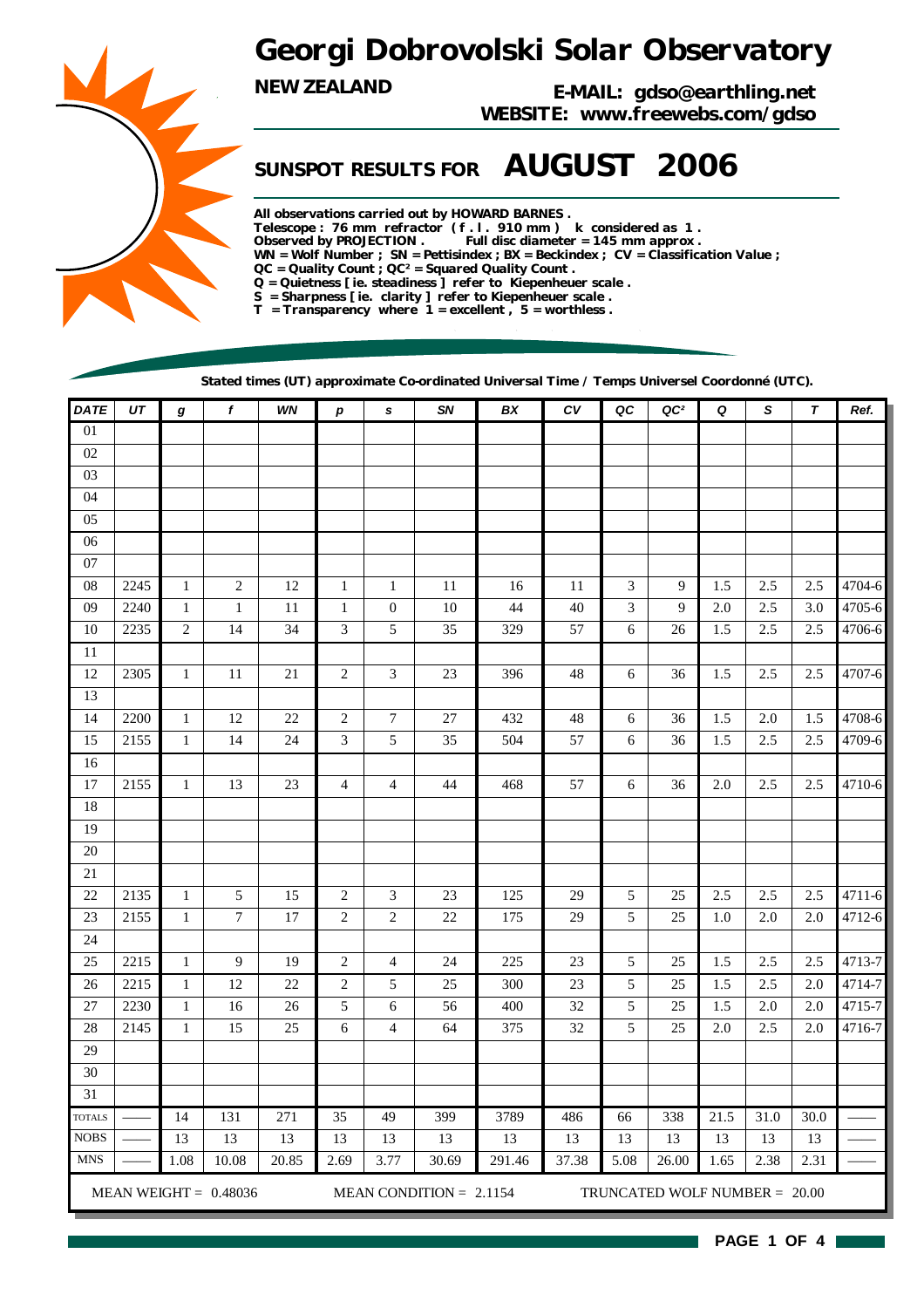## *Georgi Dobrovolski Solar Observatory*

*SUNSPOT DISTRIBUTION & INTER-SOL INDICES FOR*

## *AUGUST 2006*

*All observations carried out by HOWARD BARNES .*

*Telescope : 76 mm refractor ( f . l . 910 mm ) .*

*Observed by PROJECTION . Full disc diameter = 145 mm approx . IS = Inter-Sol Index .*

*gr = number of multi-spot groups .*

*grfp = number of umbræ within penumbræ within the groups (gr) .*

*grf = number of non-penumbral spots within the groups (gr) .*

*efp = number of single penumbral spots .*

*ef = number of single non-penumbral spots .*

*Q = Quietness [ ie. steadiness ] refer to Kiepenheuer scale .*

*S = Sharpness [ ie. clarity ] refer to Kiepenheuer scale . T = Transparency where 1 = excellent , 5 = worthless .*

| <b>DATE</b>     | $\overline{UT}$ | IS         | gr               | grfp             | grf              | efp              | $_{\rm ef}$      | $\pmb Q$ | $\overline{s}$ | $\overline{\tau}$ | Ref.   |
|-----------------|-----------------|------------|------------------|------------------|------------------|------------------|------------------|----------|----------------|-------------------|--------|
| $01\,$          |                 |            |                  |                  |                  |                  |                  |          |                |                   |        |
| 02              |                 |            |                  |                  |                  |                  |                  |          |                |                   |        |
| 03              |                 |            |                  |                  |                  |                  |                  |          |                |                   |        |
| 04              |                 |            |                  |                  |                  |                  |                  |          |                |                   |        |
| 05              |                 |            |                  |                  |                  |                  |                  |          |                |                   |        |
| 06              |                 |            |                  |                  |                  |                  |                  |          |                |                   |        |
| 07              |                 |            |                  |                  |                  |                  |                  |          |                |                   |        |
| 08              | 2245            | 3          | $\,1\,$          | $\,1\,$          | $\mathbf 1$      | $\boldsymbol{0}$ | $\boldsymbol{0}$ | 1.5      | 2.5            | 2.5               | 4704-6 |
| 09              | 2240            | $\,1$      | $\boldsymbol{0}$ | $\boldsymbol{0}$ | $\boldsymbol{0}$ | $\mathbf{1}$     | $\boldsymbol{0}$ | $2.0\,$  | $2.5\,$        | $3.0\,$           | 4705-6 |
| 10              | 2235            | 15         | $\,1$            | 9                | $\overline{4}$   | $\boldsymbol{0}$ | $\mathbf{1}$     | $1.5\,$  | 2.5            | 2.5               | 4706-6 |
| $\overline{11}$ |                 |            |                  |                  |                  |                  |                  |          |                |                   |        |
| 12              | 2305            | 12         | $\,1\,$          | $\,8\,$          | $\mathfrak{Z}$   | $\boldsymbol{0}$ | $\boldsymbol{0}$ | 1.5      | 2.5            | 2.5               | 4707-6 |
| 13              |                 |            |                  |                  |                  |                  |                  |          |                |                   |        |
| 14              | 2200            | 13         | $\,1\,$          | $\sqrt{5}$       | $\overline{7}$   | $\boldsymbol{0}$ | $\boldsymbol{0}$ | 1.5      | 2.0            | 1.5               | 4708-6 |
| 15              | 2155            | 15         | $\,1\,$          | $\mathbf{9}$     | $\sqrt{5}$       | $\boldsymbol{0}$ | $\boldsymbol{0}$ | 1.5      | 2.5            | 2.5               | 4709-6 |
| 16              |                 |            |                  |                  |                  |                  |                  |          |                |                   |        |
| $\overline{17}$ | 2155            | 14         | $\,1$            | $\overline{9}$   | $\overline{4}$   | $\boldsymbol{0}$ | $\boldsymbol{0}$ | 2.0      | 2.5            | 2.5               | 4710-6 |
| 18              |                 |            |                  |                  |                  |                  |                  |          |                |                   |        |
| 19              |                 |            |                  |                  |                  |                  |                  |          |                |                   |        |
| 20              |                 |            |                  |                  |                  |                  |                  |          |                |                   |        |
| $21\,$          |                 |            |                  |                  |                  |                  |                  |          |                |                   |        |
| 22              | 2135            | $\sqrt{6}$ | $1\,$            | $\sqrt{2}$       | $\mathfrak{Z}$   | $\boldsymbol{0}$ | $\boldsymbol{0}$ | $2.5\,$  | $2.5\,$        | 2.5               | 4711-6 |
| 23              | 2155            | $\,8$      | $\,1\,$          | $\sqrt{5}$       | $\sqrt{2}$       | $\boldsymbol{0}$ | $\mathbf{0}$     | 1.0      | 2.0            | $2.0\,$           | 4712-6 |
| 24              |                 |            |                  |                  |                  |                  |                  |          |                |                   |        |
| 25              | 2215            | $10\,$     | $\,1$            | $\sqrt{5}$       | $\overline{4}$   | $\boldsymbol{0}$ | $\boldsymbol{0}$ | 1.5      | 2.5            | 2.5               | 4713-7 |
| $26\,$          | 2215            | 13         | $\,1\,$          | $\boldsymbol{7}$ | $\sqrt{5}$       | $\boldsymbol{0}$ | $\boldsymbol{0}$ | 1.5      | 2.5            | $2.0\,$           | 4714-7 |
| 27              | 2230            | $17\,$     | $1\,$            | $10\,$           | $\sqrt{6}$       | $\boldsymbol{0}$ | $\boldsymbol{0}$ | 1.5      | 2.0            | $2.0\,$           | 4715-7 |
| 28              | 2145            | 16         | $\,1\,$          | $11\,$           | $\overline{4}$   | $\boldsymbol{0}$ | $\boldsymbol{0}$ | $2.0\,$  | $2.5\,$        | $2.0\,$           | 4716-7 |
| $\overline{29}$ |                 |            |                  |                  |                  |                  |                  |          |                |                   |        |
| $30\,$          |                 |            |                  |                  |                  |                  |                  |          |                |                   |        |
| 31              |                 |            |                  |                  |                  |                  |                  |          |                |                   |        |
| <b>TOTALS</b>   |                 | 143        | 12               | 81               | 48               | $\overline{1}$   | $\overline{1}$   | 21.5     | 31.0           | 30.0              |        |
| $\rm{NOBS}$     |                 | 13         | 13               | 13               | 13               | 13               | 13               | 13       | 13             | 13                |        |
| <b>MNS</b>      |                 | 11.00      | 0.92             | 6.23             | 3.69             | 0.08             | 0.08             | 1.65     | 2.38           | 2.31              |        |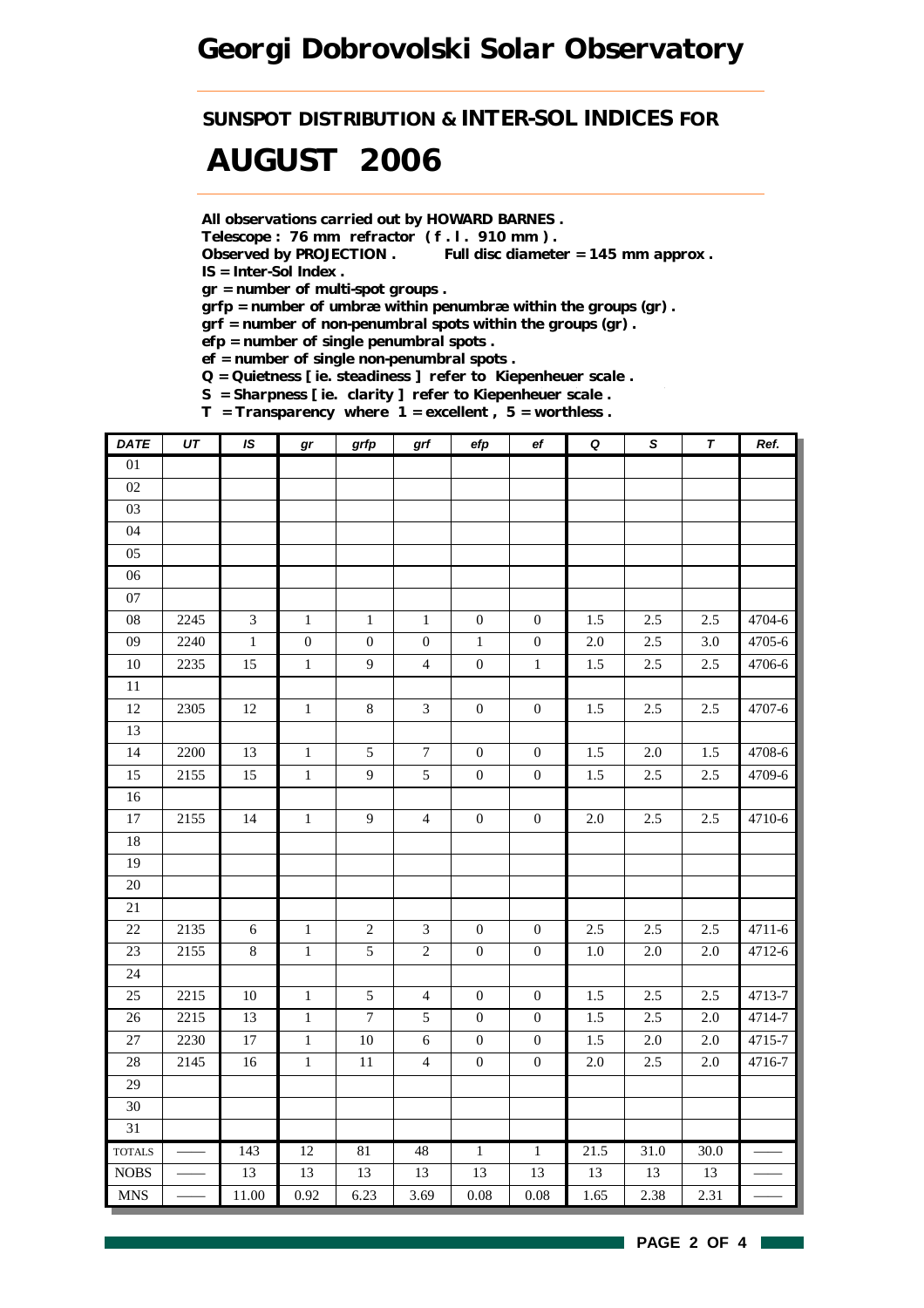### *SUNSPOT CENSUS BY CLASSIFICATION FOR*

# *AUGUST 2006*

*All observations carried out by HOWARD BARNES . Telescope : 76 mm refractor ( f . l . 910 mm ) . Full disc diameter = 145 mm approx . IF 2 OR MORE REGIONS ARE OF THE SAME CLASSIFICATION , THEN SUNSPOT COUNTS ARE SEPARATED BY SOLIDI ( / ) .*

| <b>DATE</b>               | UT   | В<br>A                                |                  |                  |                  |                  | $\pmb{c}$        | F<br>D<br>E      |                                        |                  |                  |                  |                                  | $\boldsymbol{H}$<br>G |                  |                  |                  | J                |                  |  |
|---------------------------|------|---------------------------------------|------------------|------------------|------------------|------------------|------------------|------------------|----------------------------------------|------------------|------------------|------------------|----------------------------------|-----------------------|------------------|------------------|------------------|------------------|------------------|--|
|                           |      | $\mathbf{f}$<br>$\mathbf f$<br>g<br>g |                  |                  | g                | $\boldsymbol{f}$ | $\boldsymbol{g}$ | $\mathbf f$      | g                                      | f                | g                | $\pmb{f}$        | g                                | f                     | $\bm{g}$         | f                | g                | $\boldsymbol{f}$ |                  |  |
| 01                        |      |                                       |                  |                  |                  |                  |                  |                  |                                        |                  |                  |                  |                                  |                       |                  |                  |                  |                  |                  |  |
| 02                        |      |                                       |                  |                  |                  |                  |                  |                  |                                        |                  |                  |                  |                                  |                       |                  |                  |                  |                  |                  |  |
| 03                        |      |                                       |                  |                  |                  |                  |                  |                  |                                        |                  |                  |                  |                                  |                       |                  |                  |                  |                  |                  |  |
| 04                        |      |                                       |                  |                  |                  |                  |                  |                  |                                        |                  |                  |                  |                                  |                       |                  |                  |                  |                  |                  |  |
| 05                        |      |                                       |                  |                  |                  |                  |                  |                  |                                        |                  |                  |                  |                                  |                       |                  |                  |                  |                  |                  |  |
| 06                        |      |                                       |                  |                  |                  |                  |                  |                  |                                        |                  |                  |                  |                                  |                       |                  |                  |                  |                  |                  |  |
| 07                        |      |                                       |                  |                  |                  |                  |                  |                  |                                        |                  |                  |                  |                                  |                       |                  |                  |                  |                  |                  |  |
| 08                        | 2245 | $\overline{0}$                        | $\boldsymbol{0}$ | $\mathbf{0}$     | $\mathbf{0}$     | $\mathbf{1}$     | $\overline{2}$   | $\boldsymbol{0}$ | $\boldsymbol{0}$                       | $\mathbf{0}$     | $\boldsymbol{0}$ | $\mathbf{0}$     | $\boldsymbol{0}$                 | $\mathbf{0}$          | $\boldsymbol{0}$ | $\boldsymbol{0}$ | $\boldsymbol{0}$ | $\boldsymbol{0}$ | $\boldsymbol{0}$ |  |
| 09                        | 2240 | $\mathbf{0}$                          | $\boldsymbol{0}$ | $\mathbf{0}$     | $\mathbf{0}$     | $\mathbf{0}$     | $\boldsymbol{0}$ | $\boldsymbol{0}$ | $\boldsymbol{0}$                       | $\mathbf{0}$     | $\boldsymbol{0}$ | $\mathbf{0}$     | $\boldsymbol{0}$                 | $\boldsymbol{0}$      | $\boldsymbol{0}$ | -1               | $\mathbf{1}$     | $\boldsymbol{0}$ | $\boldsymbol{0}$ |  |
| 10                        | 2235 | $\mathbf{1}$                          | $\mathbf{1}$     | $\mathbf{0}$     | $\overline{0}$   | $\mathbf{0}$     | $\mathbf{0}$     | $\mathbf{0}$     | $\mathbf{0}$                           | $\mathbf{1}$     | 13               | $\mathbf{0}$     | $\boldsymbol{0}$                 | $\mathbf{0}$          | $\mathbf{0}$     | $\mathbf{0}$     | $\boldsymbol{0}$ | $\mathbf{0}$     | $\mathbf{0}$     |  |
| 11                        |      |                                       |                  |                  |                  |                  |                  |                  |                                        |                  |                  |                  |                                  |                       |                  |                  |                  |                  |                  |  |
| 12                        | 2305 | $\overline{0}$                        | $\overline{0}$   | $\mathbf{0}$     | $\overline{0}$   | $\mathbf{0}$     | $\boldsymbol{0}$ | $\mathbf{0}$     | $\mathbf{0}$                           | $\overline{0}$   | $\mathbf{0}$     | 1                | 11                               | $\overline{0}$        | $\mathbf{0}$     | $\overline{0}$   | $\overline{0}$   | $\boldsymbol{0}$ | $\overline{0}$   |  |
| 13                        |      |                                       |                  |                  |                  |                  |                  |                  |                                        |                  |                  |                  |                                  |                       |                  |                  |                  |                  |                  |  |
| 14                        | 2200 | $\boldsymbol{0}$                      | $\boldsymbol{0}$ | $\boldsymbol{0}$ | $\mathbf{0}$     | $\mathbf{0}$     | $\boldsymbol{0}$ | $\mathbf{0}$     | $\boldsymbol{0}$                       | $\mathbf{0}$     | $\mathbf{0}$     | $\mathbf{1}$     | 12                               | $\boldsymbol{0}$      | $\mathbf{0}$     | $\boldsymbol{0}$ | $\boldsymbol{0}$ | $\overline{0}$   | $\boldsymbol{0}$ |  |
| 15                        | 2155 | $\mathbf{0}$                          | $\mathbf{0}$     | $\mathbf{0}$     | $\mathbf{0}$     | $\mathbf{0}$     | $\boldsymbol{0}$ | $\boldsymbol{0}$ | $\boldsymbol{0}$                       | $\mathbf{0}$     | $\boldsymbol{0}$ | $\mathbf{1}$     | 14                               | $\mathbf{0}$          | $\mathbf{0}$     | $\boldsymbol{0}$ | $\boldsymbol{0}$ | $\boldsymbol{0}$ | $\boldsymbol{0}$ |  |
| 16                        |      |                                       |                  |                  |                  |                  |                  |                  |                                        |                  |                  |                  |                                  |                       |                  |                  |                  |                  |                  |  |
| 17                        | 2155 | $\mathbf{0}$                          | $\mathbf{0}$     | $\mathbf{0}$     | $\mathbf{0}$     | $\mathbf{0}$     | $\boldsymbol{0}$ | $\mathbf{0}$     | $\overline{0}$                         | $\boldsymbol{0}$ | $\boldsymbol{0}$ | $\mathbf{1}$     | 13                               | $\mathbf{0}$          | $\boldsymbol{0}$ | $\mathbf{0}$     | $\overline{0}$   | $\boldsymbol{0}$ | $\boldsymbol{0}$ |  |
| 18                        |      |                                       |                  |                  |                  |                  |                  |                  |                                        |                  |                  |                  |                                  |                       |                  |                  |                  |                  |                  |  |
| 19                        |      |                                       |                  |                  |                  |                  |                  |                  |                                        |                  |                  |                  |                                  |                       |                  |                  |                  |                  |                  |  |
| 20                        |      |                                       |                  |                  |                  |                  |                  |                  |                                        |                  |                  |                  |                                  |                       |                  |                  |                  |                  |                  |  |
| 21                        |      |                                       |                  |                  |                  |                  |                  |                  |                                        |                  |                  |                  |                                  |                       |                  |                  |                  |                  |                  |  |
| 22                        | 2135 | $\boldsymbol{0}$                      | $\boldsymbol{0}$ | $\mathbf{0}$     | $\mathbf{0}$     | $\boldsymbol{0}$ | $\boldsymbol{0}$ | $\boldsymbol{0}$ | $\boldsymbol{0}$                       | $\mathbf{1}$     | 5                | $\boldsymbol{0}$ | $\boldsymbol{0}$                 | $\boldsymbol{0}$      | $\mathbf{0}$     | $\boldsymbol{0}$ | $\boldsymbol{0}$ | $\boldsymbol{0}$ | $\mathbf{0}$     |  |
| 23                        | 2155 | $\mathbf{0}$                          | $\boldsymbol{0}$ | $\mathbf{0}$     | $\mathbf{0}$     | $\mathbf{0}$     | $\boldsymbol{0}$ | $\boldsymbol{0}$ | $\boldsymbol{0}$                       | $\mathbf{1}$     | $\boldsymbol{7}$ | $\mathbf{0}$     | $\boldsymbol{0}$                 | $\mathbf{0}$          | $\mathbf{0}$     | $\boldsymbol{0}$ | $\mathbf{0}$     | $\mathbf{0}$     | $\mathbf{0}$     |  |
| 24                        |      |                                       |                  |                  |                  |                  |                  |                  |                                        |                  |                  |                  |                                  |                       |                  |                  |                  |                  |                  |  |
| 25                        | 2215 | $\mathbf{0}$                          | $\mathbf{0}$     | $\mathbf{0}$     | $\mathbf{0}$     | $\mathbf{0}$     | $\boldsymbol{0}$ | $\mathbf{0}$     | $\mathbf{0}$                           | $\mathbf{1}$     | 9                | $\mathbf{0}$     | $\boldsymbol{0}$                 | $\mathbf{0}$          | $\mathbf{0}$     | $\mathbf{0}$     | $\mathbf{0}$     | $\mathbf{0}$     | $\mathbf{0}$     |  |
| 26                        | 2215 | $\boldsymbol{0}$                      | $\mathbf{0}$     | $\mathbf{0}$     | $\mathbf{0}$     | $\mathbf{0}$     | $\mathbf{0}$     | $\boldsymbol{0}$ | $\boldsymbol{0}$                       | $\mathbf{1}$     | 12               | $\mathbf{0}$     | $\boldsymbol{0}$                 | $\mathbf{0}$          | $\mathbf{0}$     | $\boldsymbol{0}$ | $\boldsymbol{0}$ | $\boldsymbol{0}$ | $\mathbf{0}$     |  |
| $27\,$                    | 2230 | $\boldsymbol{0}$                      | $\boldsymbol{0}$ | $\mathbf{0}$     | $\mathbf{0}$     | $\mathbf{0}$     | $\boldsymbol{0}$ | $\boldsymbol{0}$ | $\boldsymbol{0}$                       | $\mathbf{1}$     | 16               | $\boldsymbol{0}$ | $\boldsymbol{0}$                 | $\boldsymbol{0}$      | $\boldsymbol{0}$ | $\boldsymbol{0}$ | $\boldsymbol{0}$ | $\boldsymbol{0}$ | $\boldsymbol{0}$ |  |
| 28                        | 2145 | $\boldsymbol{0}$                      | $\overline{0}$   | $\mathbf{0}$     | $\overline{0}$   | $\boldsymbol{0}$ | $\boldsymbol{0}$ | $\boldsymbol{0}$ | $\mathbf{0}$                           | $\mathbf{1}$     | 15               | $\mathbf{0}$     | $\mathbf{0}$                     | $\boldsymbol{0}$      | $\boldsymbol{0}$ | $\boldsymbol{0}$ | $\boldsymbol{0}$ | $\boldsymbol{0}$ | $\overline{0}$   |  |
| 29                        |      |                                       |                  |                  |                  |                  |                  |                  |                                        |                  |                  |                  |                                  |                       |                  |                  |                  |                  |                  |  |
| 30                        |      |                                       |                  |                  |                  |                  |                  |                  |                                        |                  |                  |                  |                                  |                       |                  |                  |                  |                  |                  |  |
| 31                        |      |                                       |                  |                  |                  |                  |                  |                  |                                        |                  |                  |                  |                                  |                       |                  |                  |                  |                  |                  |  |
| <b>TOTALS</b>             |      | 1                                     | $\,1$            | $\,0\,$          | $\boldsymbol{0}$ | $\,1\,$          | $\sqrt{2}$       | $\boldsymbol{0}$ | $\boldsymbol{0}$                       | $\boldsymbol{7}$ | $11\,$           | $\overline{4}$   | $50\,$                           | $\boldsymbol{0}$      | $\boldsymbol{0}$ | $\,$ 1 $\,$      | $\,$ $\,$ $\,$   | $\boldsymbol{0}$ | $\boldsymbol{0}$ |  |
|                           |      |                                       |                  |                  |                  |                  |                  |                  | REGIONAL PERCENTAGES                   |                  |                  |                  |                                  |                       |                  |                  |                  |                  |                  |  |
| $\boldsymbol{\mathsf{A}}$ |      |                                       | $\, {\bf B}$     |                  | $\mathsf C$      |                  | ${\bf D}$        |                  | ${\bf E}$                              |                  | $\mathbf F$      | ${\bf G}$        | $\, {\rm H}$                     |                       |                  | $\bf J$          |                  |                  | $\Sigma$ g       |  |
| $7.1\,$                   |      |                                       | $0.0\,$          |                  | $7.1\,$          |                  | $0.0\,$          |                  | 50.0                                   |                  | $28.6\,$         | $0.0\,$          | $7.1\,$                          |                       |                  | $0.0\,$          |                  |                  | 14               |  |
|                           |      |                                       |                  |                  |                  |                  |                  |                  |                                        |                  |                  |                  |                                  |                       |                  |                  |                  |                  |                  |  |
|                           |      |                                       |                  |                  | $NOBS = 13$      |                  |                  |                  | $p / g$ mean = 2.5769                  |                  |                  |                  | $\overline{f}$ / g mean = 9.5385 |                       |                  |                  |                  |                  |                  |  |
|                           |      |                                       |                  |                  |                  |                  |                  |                  | $\frac{1}{p}$ / g mean = 2.5000        |                  |                  |                  | $f/g$ mean = 9.3571              |                       |                  |                  |                  |                  |                  |  |
|                           |      |                                       |                  |                  |                  |                  |                  |                  | GROUP COMPLEXITY INDEX (GCI) = 11.8571 |                  |                  |                  |                                  |                       |                  |                  |                  |                  |                  |  |

H